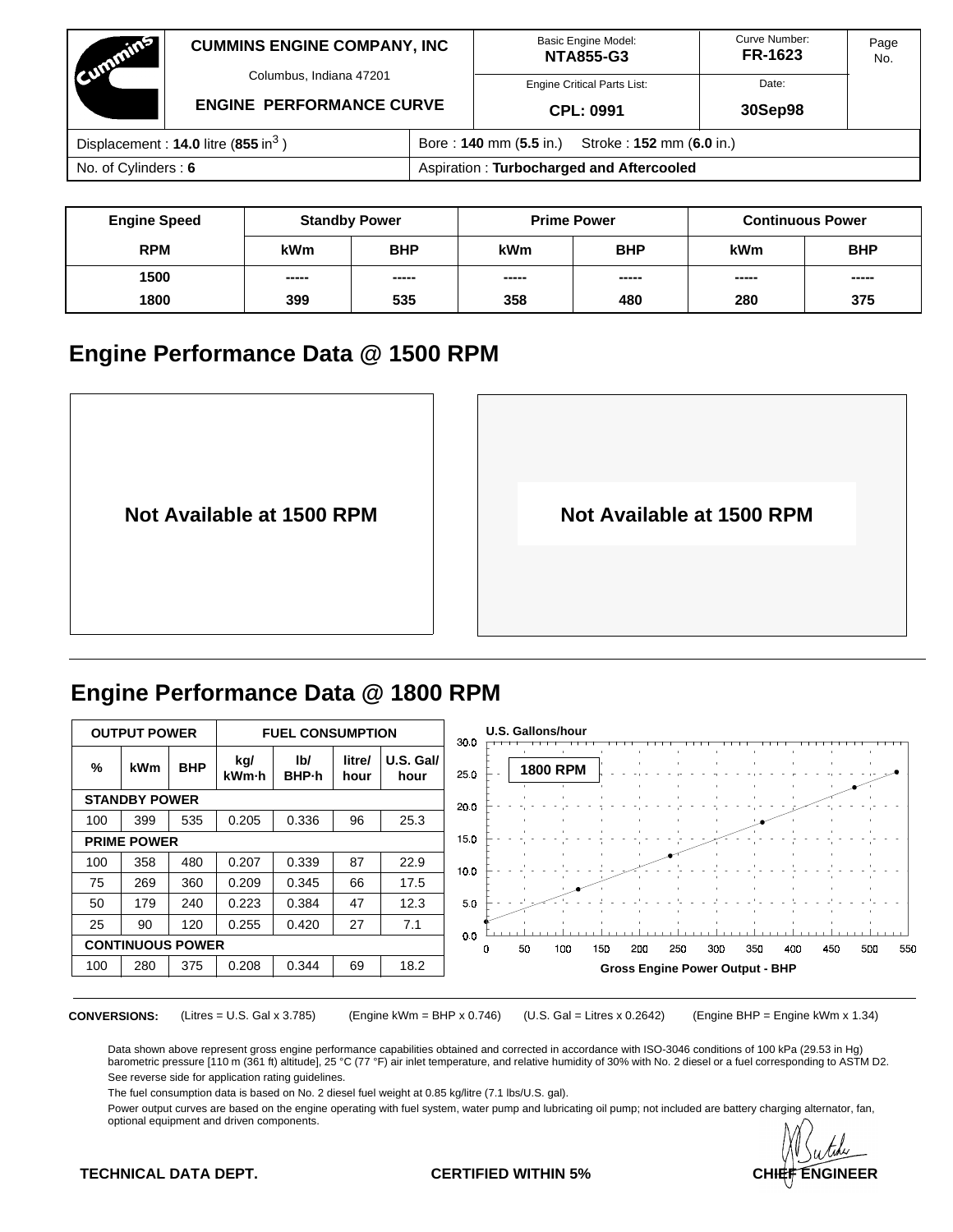## **POWER RATING APPLICATION GUIDELINES FOR GENERATOR DRIVE ENGINES**

These guidelines have been formulated to ensure proper application of generator drive engines in A.C. generator set installations. Generator drive engines are not designed for and shall not be used in variable speed D.C. generator set applications.

**STANDBY POWER RATING is applicable for supplying emergency power for the duration of the utility power outage. No overload capability is available for this rating. Under no condition is an engine allowed to operate in parallel with the public utility at the Standby Power rating.**

> This rating should be applied where reliable utility power is available. A standby rated engine should be sized for a maximum of an 80% average load factor and 200 hours of operation per year. This includes less than 25 hours per year at the Standby Power rating. Standby ratings should never be applied except in true emergency power outages. Negotiated power outages contracted with a utility company are not considered an emergency.

**CONTINUOUS POWER RATING is applicable for supplying utility power at a constant 100% load for an unlimited number of hours per year. No overload capability is available for this rating.**

**PRIME POWER RATING is applicable for supplying electric power in lieu of commercially purchased power. Prime Power applications must be in the form of one of the following two categories:**

### **UNLIMITED TIME RUNNING PRIME POWER**

**Prime Power is available for an unlimited number of hours per year in a variable load application. Variable load should not exceed a 70% average of the Prime Power rating during any operating period of 250 hours.**

**The total operating time at 100% Prime Power shall not exceed 500 hours per year.**

**A 10% overload capability is available for a period of 1 hour within a 12 hour period of operation. Total operating time at the 10% overload power shall not exceed 25 hours per year.**

#### **LIMITED TIME RUNNING PRIME POWER**

**Prime Power is available for a limited number of hours in a non-variable load application. It is intended for use in situations where power outages are contracted, such as in utility power curtailment. Engines may be operated in parallel to the public utility up to 750 hours per year at power levels never to exceed the Prime Power rating. The customer should be aware, however, that the life of any engine will be reduced by this constant high load operation. Any operation exceeding 750 hours per year at the Prime Power rating should use the Continuous Power rating.**

#### **Reference Standards:**

BS-5514 and DIN-6271 standards are based on ISO-3046.

#### **Operation At Elevated Temperature And Altitude:**

The engine may be operated at:

1800 RPM up to 5,000 ft. (1525 m) and 104 <sup>o</sup>F (40 <sup>o</sup>C) without power deration.

For sustained operation above these conditions, derate by 4% per 1,000 ft (300 m), and 1% per 10  $^{\circ}$ F (2% per 11  $^{\circ}$ C).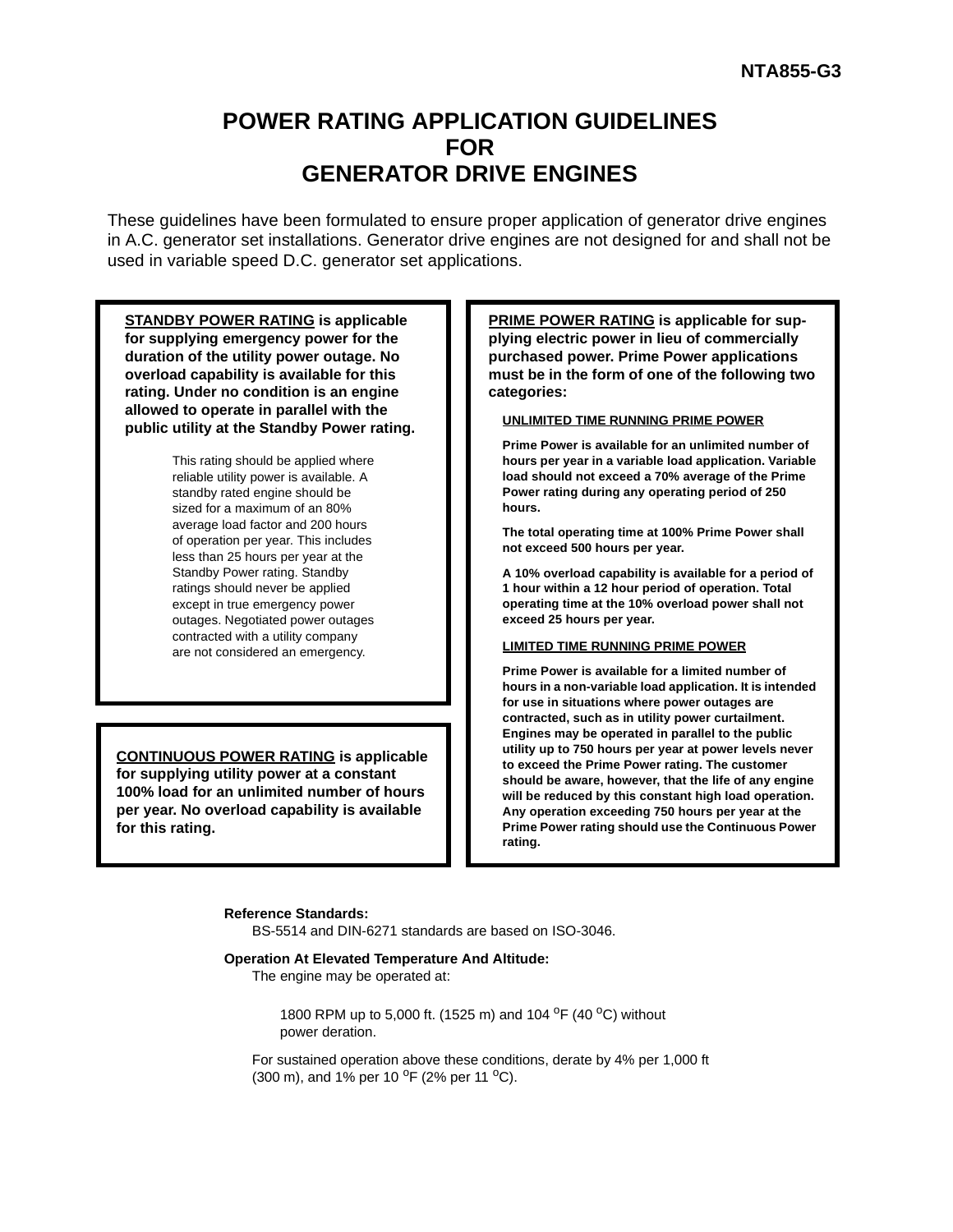| <b>Cummins Engine Company, Inc.</b>                                  |                                                   |                                   |                                     |
|----------------------------------------------------------------------|---------------------------------------------------|-----------------------------------|-------------------------------------|
| <b>Engine Data Sheet</b>                                             |                                                   |                                   | <b>DATA SHEET: DS-4495-A</b>        |
| ENGINE MODEL: NTA855-G3<br><b>CONFIGURATION NUMBER : D093580DX02</b> |                                                   |                                   | 30Sep98<br><b>DATE :</b>            |
| <b>INSTALLATION DIAGRAM</b><br>• Fan to Flywheel<br>3626385          | <b>CPL NUMBER</b><br>• Engine Critical Parts List | <b>PERFORMANCE CURVE:</b><br>0991 | FR-1623                             |
| <b>GENERAL ENGINE DATA</b>                                           |                                                   |                                   |                                     |
|                                                                      |                                                   |                                   | 4-Cycle; In-line; 6-Cylinder Diesel |
|                                                                      |                                                   |                                   | Turbocharged and Aftercooled        |
|                                                                      |                                                   | 5.5 x 6.0 (140 x 152)             |                                     |
|                                                                      |                                                   | 855 (14.0)<br>14.0:1              |                                     |
|                                                                      |                                                   |                                   |                                     |
| Dry Weight                                                           |                                                   | 2900                              | (1315)                              |
|                                                                      |                                                   | 3130                              | (1420)                              |
| Wet Weight                                                           |                                                   |                                   |                                     |
|                                                                      |                                                   | 3018                              | (1369)                              |
|                                                                      |                                                   | 3308                              | (1501)                              |
|                                                                      |                                                   |                                   |                                     |
| Moment of Inertia of Rotating Components                             |                                                   | 118.5                             | (4.99)                              |
|                                                                      |                                                   | 180.3                             | (7.60)                              |
|                                                                      |                                                   | 27.7                              | (704)                               |
|                                                                      |                                                   | 5.5                               | (140)                               |
|                                                                      |                                                   |                                   | N.A.                                |
| <b>ENGINE MOUNTING</b>                                               |                                                   | 1000                              | (1356)                              |
| <b>EXHAUST SYSTEM</b>                                                |                                                   |                                   |                                     |
|                                                                      |                                                   | 3                                 | (76)                                |
| <b>AIR INDUCTION SYSTEM</b>                                          |                                                   |                                   |                                     |
| Maximum Intake Air Restriction                                       |                                                   |                                   |                                     |
|                                                                      |                                                   | 25                                | (635)                               |
|                                                                      |                                                   | 10<br>15                          | (254)                               |
|                                                                      |                                                   |                                   | (381)                               |
| <b>COOLING SYSTEM</b>                                                |                                                   |                                   |                                     |
|                                                                      |                                                   | 5.5                               | (20.8)                              |
|                                                                      |                                                   | 13.0                              | (49.2)                              |
| Maximum Coolant Friction Head External to Engine                     |                                                   | 7                                 | (48)                                |
|                                                                      |                                                   | 6                                 | (41)                                |
|                                                                      |                                                   | 60                                | (18.3)                              |
|                                                                      |                                                   | 180 - 200                         | $(82 - 93)$                         |
|                                                                      |                                                   | 10                                | (69)                                |
|                                                                      |                                                   | 220/212                           | (104/100)                           |
|                                                                      |                                                   | 54<br>50                          | (204)<br>(345)                      |
|                                                                      |                                                   |                                   |                                     |
| <b>LUBRICATION SYSTEM</b>                                            |                                                   |                                   |                                     |
|                                                                      |                                                   | 15                                | (103)                               |
|                                                                      |                                                   | $35 - 45$                         | $(241 - 310)$                       |
|                                                                      |                                                   | 250                               | (121)                               |
|                                                                      |                                                   | $9.5 - 7.5$<br>10.2               | $(36.0 - 28.4)$<br>(38.6)           |
| Angularity of OP 1396 Oil Pan                                        |                                                   |                                   | $45^{\circ}$                        |
|                                                                      |                                                   |                                   | $45^{\circ}$                        |
|                                                                      |                                                   |                                   | $45^{\circ}$                        |